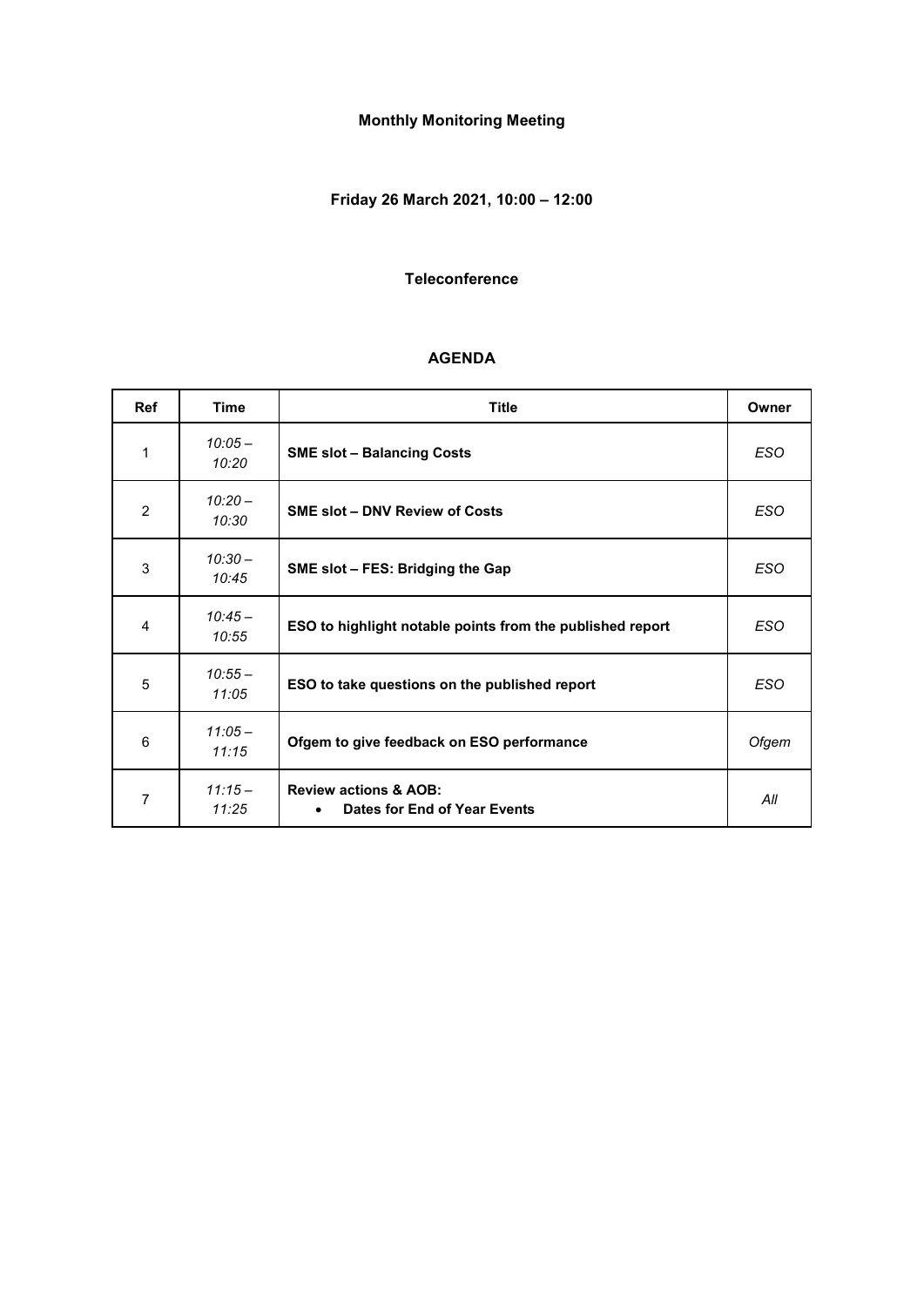#### **Meeting record**

#### **Monthly Monitoring Meeting**

| Date:                | <b>26 March 2021</b>  |
|----------------------|-----------------------|
| Time:                | $10:00 - 12:00$       |
| <b>Venue/format:</b> | <b>Teleconference</b> |

#### **ACTIONS**

| <b>Meeting</b><br>No. | <b>Action</b><br>No. | <b>Date</b><br><b>Raised</b> | <b>Target</b><br><b>Date</b> | Resp.      | <b>Description</b>                                                                                                                                           | <b>Status</b> |
|-----------------------|----------------------|------------------------------|------------------------------|------------|--------------------------------------------------------------------------------------------------------------------------------------------------------------|---------------|
| 31                    | 76                   | 26/2/21                      | 31/3/21                      | <b>ESO</b> | Provide some examples of units<br>unavailable for tight margin and<br>how Short Term Operating Reserve<br>(STOR) sits on the top of the<br>operating reserve | Closed        |
| 31                    | 77                   | 26/2/21                      | 31/3/21                      | Ofgem      | Share updated organisation chart<br>for the Ofgem team                                                                                                       | Open          |

#### **MAIN ITEMS OF INTEREST**

#### **1. SME slot – Balancing costs**

The Electricity System Operator (ESO) presenter gave commentary on the £163.3m outturn excluding blackstart against the £147.7m benchmark.

Key points:

- February's costs were slightly higher than last year. Energy and RoCoF costs were slightly higher this year whilst constraints were slightly lower. Western Link was unavailable last year and it tripped this year on the 15 February.
- February's costs were higher than January with £33.8m less on energy balancing, reserve and response, £47.8m more on constraints, £12.3m more on Rate of Change of Frequency (RoCoF), £4.1m less on Black Start and £0.1m more on Reactive.
- The percentage demand reduction due to COVID-19 restrictions for February was consistent with January at around 5%. The peak was least affected whilst the morning was the biggest change with the morning pick up being supressed and lengthened due to the changes to working patterns under COVID-19.
- The wind reached its highest level of 20/21 so far but was still lower than last year when Storm Ciara and Storm Dennis hit on consecutive weekends. However, the loss of the Western Link from 15 February had a significant impact on constraint costs.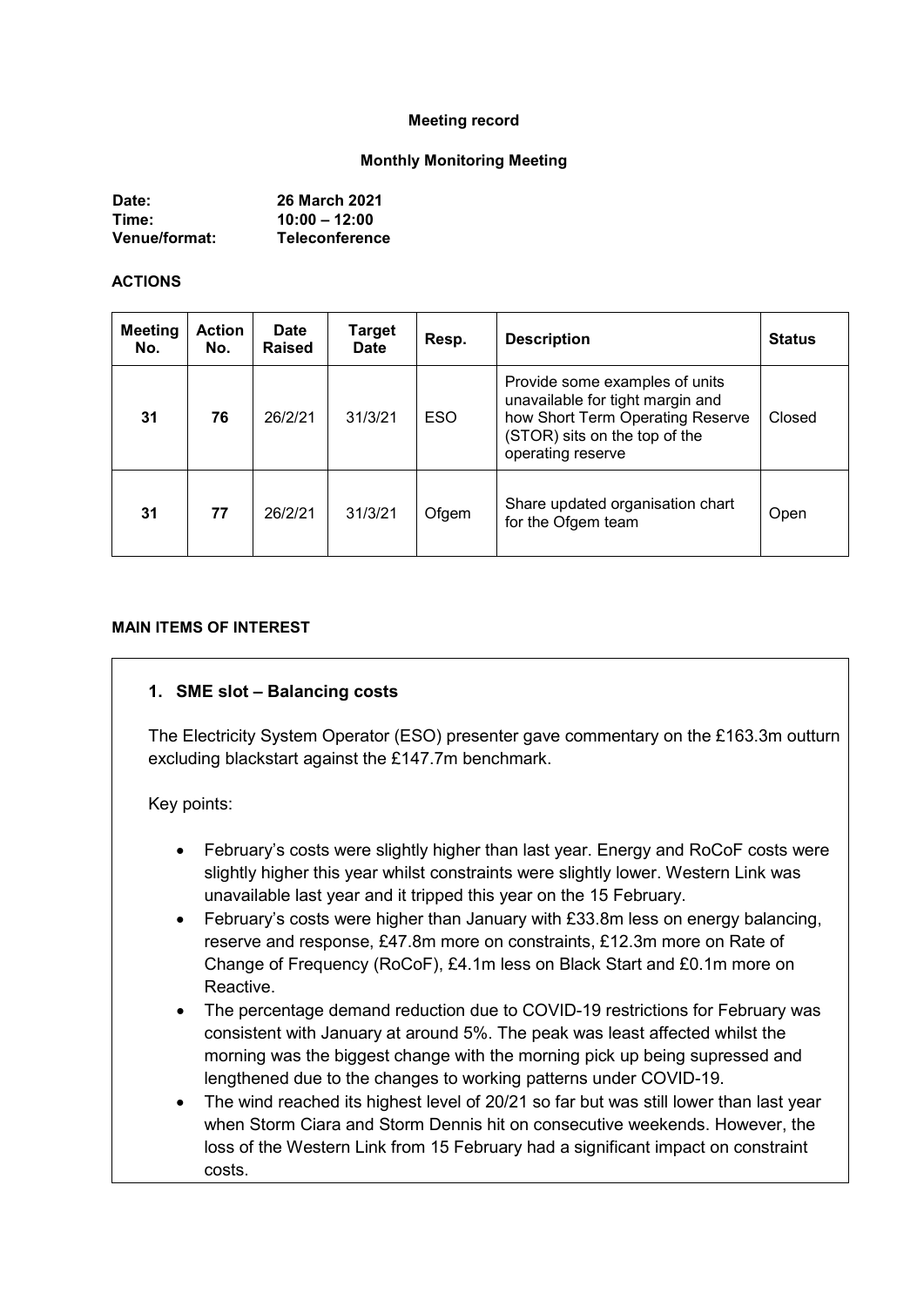- After the Western Link tripped on 15 February, It was difficult to get the wind out of Scotland. This increase in wind bids drove the increase in constraint costs. Although the ESO constrained less volume than last February when the wind was higher and Western Link was unavailable for the whole month the cost of replacing the energy was higher.
- The big increase in constraint costs for February was partially offset by a substantial reduction in energy costs from the extremely high levels of January. The Operating Reserve costs fell from £50m to just over £23m as the system was less tight. The price of Margin also fell from £155/MWh to £77/MWh. It should be noted that this is still significantly higher than last February when it was £10.59/MWh.
- The ESO described several cost-taking actions taken in control room timescales, which are commercially sensitive.

### Q&A Section:

The questions Ofgem had sent through on balancing costs and BSUoS were also answered in the meeting. As they were commercially sensitive, they will not be included in the published minutes.

## **2. SME slot – DNV Review of Costs**

### Key points:

- Following the mid year review feedback from the Performance Panel, ESO triggered an independent review into balancing system costs, actions to minimise the cost, and the context under which these costs have arisen.
- To build on the independent review of summer operability actions, ESO commissioned DNV (previously DNVGL) to provide a review of operational costs across the 2020/21 period.
- As with the summer operability actions, the full report will be made available to Ofgem, with an executive summary report produced for sharing with the Performance Panel
- The report is in final drafting stages and will be made available in April.

### Q&A Section:

Q1. Did the review focus on short term actions and operational decisions last year or start to consider longer term drivers and actions?

A1. The review from DNV focused on high cost days or themes across this year. But it also gave a long term view on the areas the ESO should focus in the future.

Q2. Did the review focus on operational decision on outages and interaction with TOs on constraint management?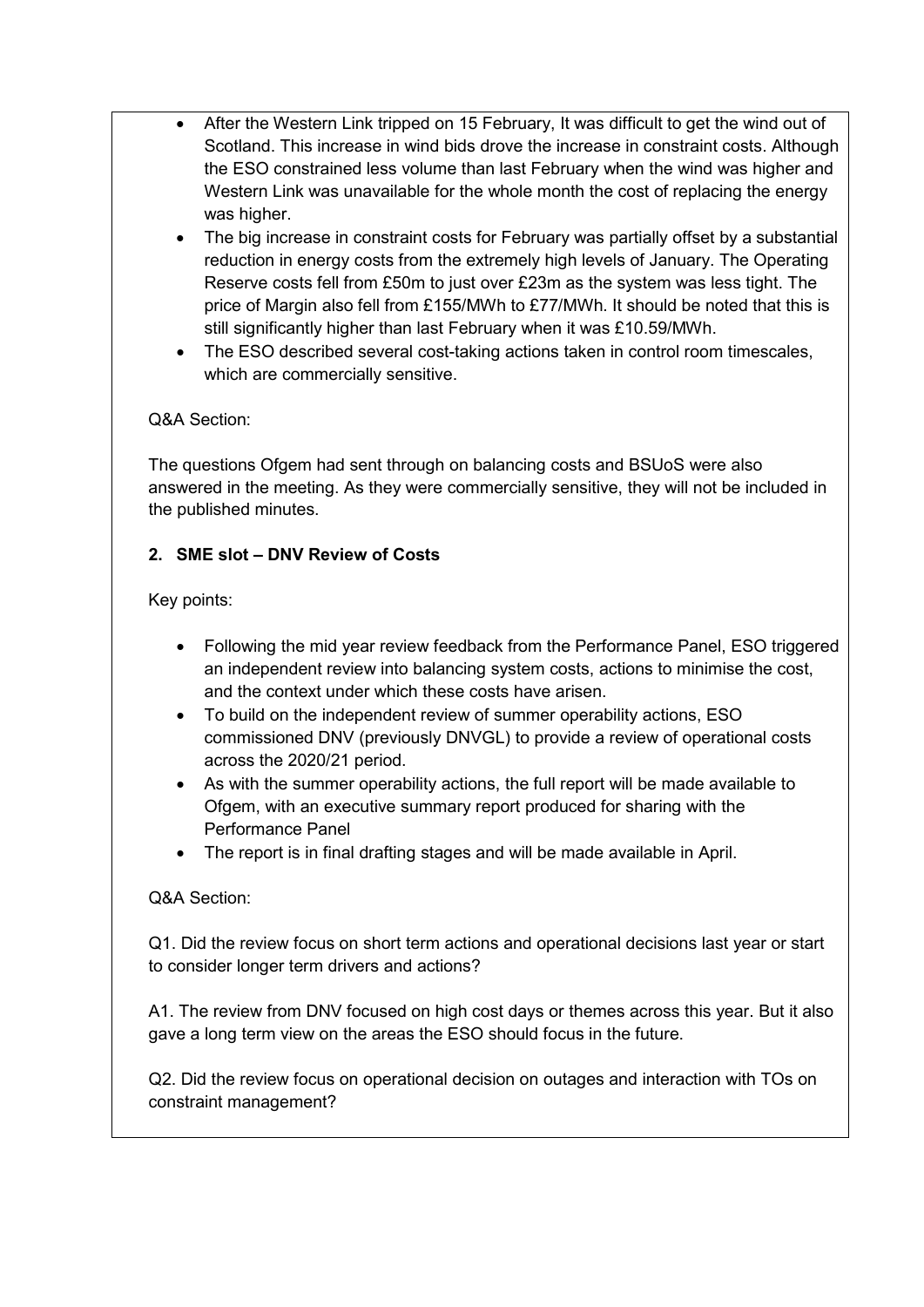A2. Constraint cost is a big portion: there is a significant section about it in the report. The report does not look at whether outages should go ahead, but considers the operational processes to sanction costs.

Q3. Will anything be shared with the Panel?

A3. The report will be shared with Ofgem in April and an Executive Summary of the report will be shared with the Performance Panel

## **3. SME slot – Future Energy Scenarios: Bridging the Gap**

Key points:

- FES Bridging the Gap follows on from FES, looking at what needs to happen to meet net zero emissions.
- Ran 4 online webinars and 3 virtual workstreams; published a final report with recommended actions for the ESO and for the energy industry; delivered within Forward Plan timeframes
- Three phases:
	- Agreeing on new peaks and troughs for increasing levels of renewables worked with core stakeholders and presented the results at the webinar in **October**
	- Working with external volunteers to analyse data and digitalisation, technology and market separately
	- Developing the key messages, conclusions and next steps based on the insight and feedback from stakeholders.
- Stakeholder engagement:
	- Core stakeholder group of 15 people
	- October webinar with over 130 attendees
	- November workstreams with 20 volunteers
	- Workstream presentations with around 50 attendees per presentation
	- In total, over 200 individual stakeholders, from over 100 different organisations
- Final outputs:
	- Three pillars of data and digitalisation, technology and markets
	- Overarching recommendations to integrate the three area with each other as well as wider activities
	- Building on some of our RIIO2 business plan commitments and a wider call to action for the rest of the industry, for each pillar
- Key messages from the three pillars:
	- Data and digitalisation: Increased data availability and digitalisation of systems is a key requirement in order to enable markets and technology to manage peaks and troughs
	- Technology: Technology is available now to help manage peaks and troughs, but it needs to be smart, deployed at scale and in combination to be effective.
	- Markets: Electricity markets need reforming, whether they are for short term trading or longer-term contracts, to provide the flexibility needed to more effectively balance the system.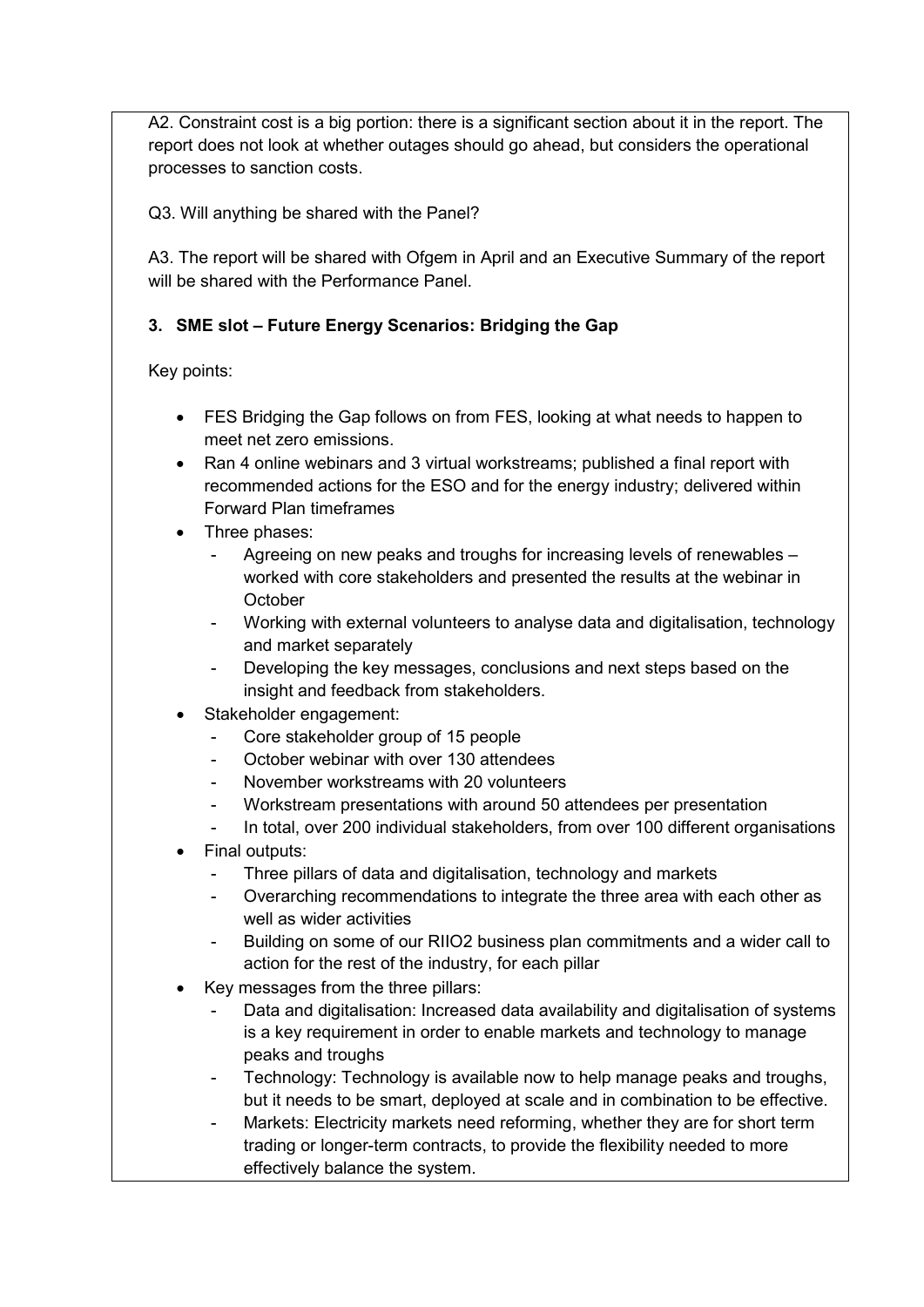Q&A Section:

Q1. The DFES plan has been developed in the ESO's RIIO2 Business Plan. How will they come together with FES and integrate into the process?

A1. This is part of our Business Plan and is expected to be rolled out in July 2022. In the meantime, work is going on in the background linking up with the DNO/DSO to make sure that we have a better understanding of each other's work. The first step in the process is to set up the baseline of assumptions and models. ESO is happy to discuss this in further detail if needed.

## **4. ESO to highlight any notable points from the published report**

ESO summarised the key points from the report.

## **5. ESO to take other questions on the published report**

There were no further questions.

## **6. Ofgem to give feedback on ESO performance**.

- There were legal text issues on code changes CMP317, CMP 366 and CMP 281, which required additional work to resolve. Ofgem is keen to understand the cause of the issues and what has been done to address them.
- Ofgem fed back that the re-introduction of the Optional Downward Flexibility Management (ODFM) product for summer 2021 had been frustrating, and there had been a lack of-co-ordination between ESO teams.
- Ofgem commented that the ESO's Operational Transparency Forums were helpful.
- ESO agreed to pass this feedback on to the relevant teams.
- **7. Review Actions and AOB**
	- The end of year stakeholder session and panel event will be on 8 June and the assessment session will be on 15 June. The date of Role 3 Deep Dive session is under discussion.
	- The independent chair of the Performance Panel will be finalised by September 2021.
	- The scope and timing of the second RIIO2 business plan will be discussed next week.
	- There will be no monthly meeting before the end of year event.